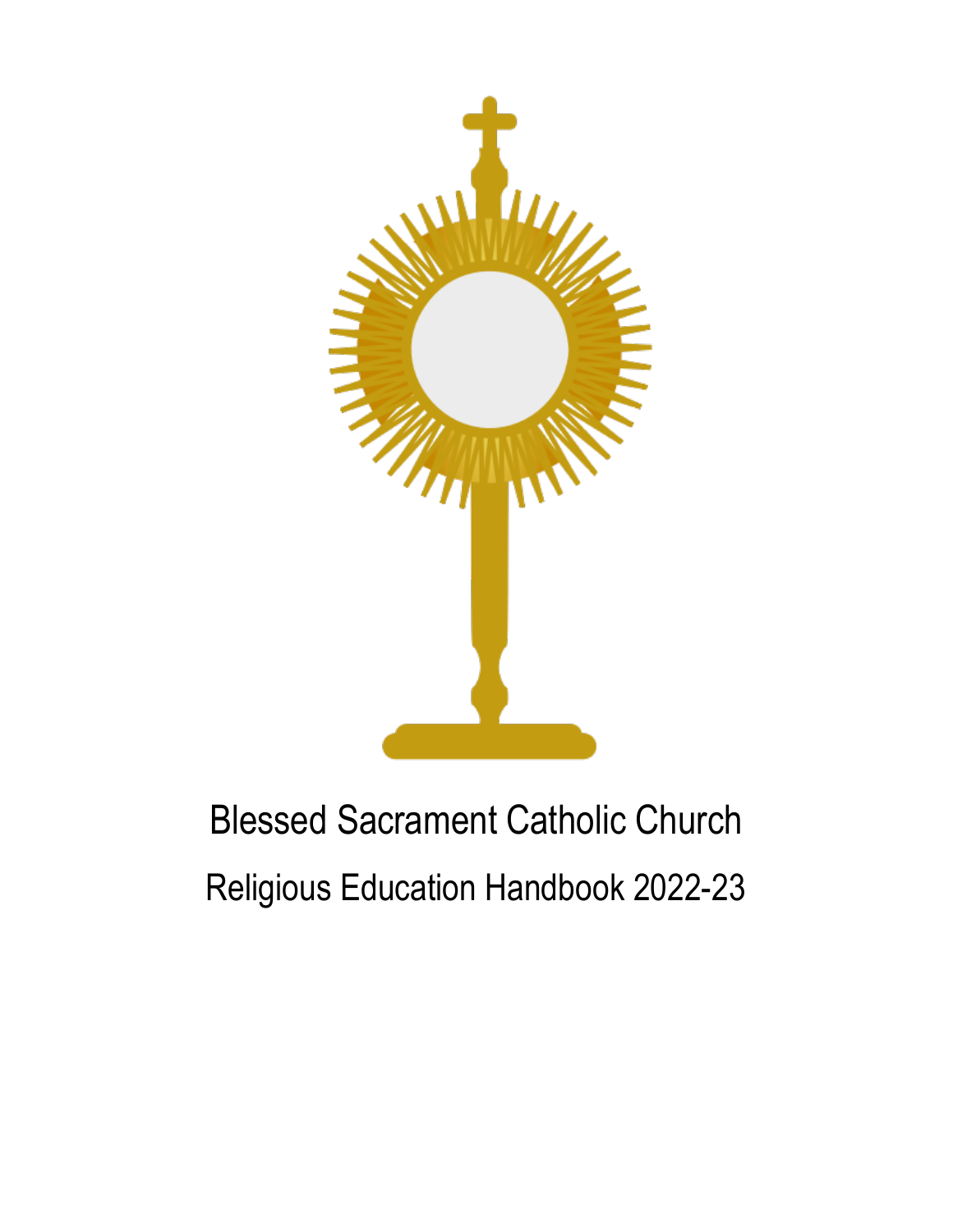## *Table of Contents*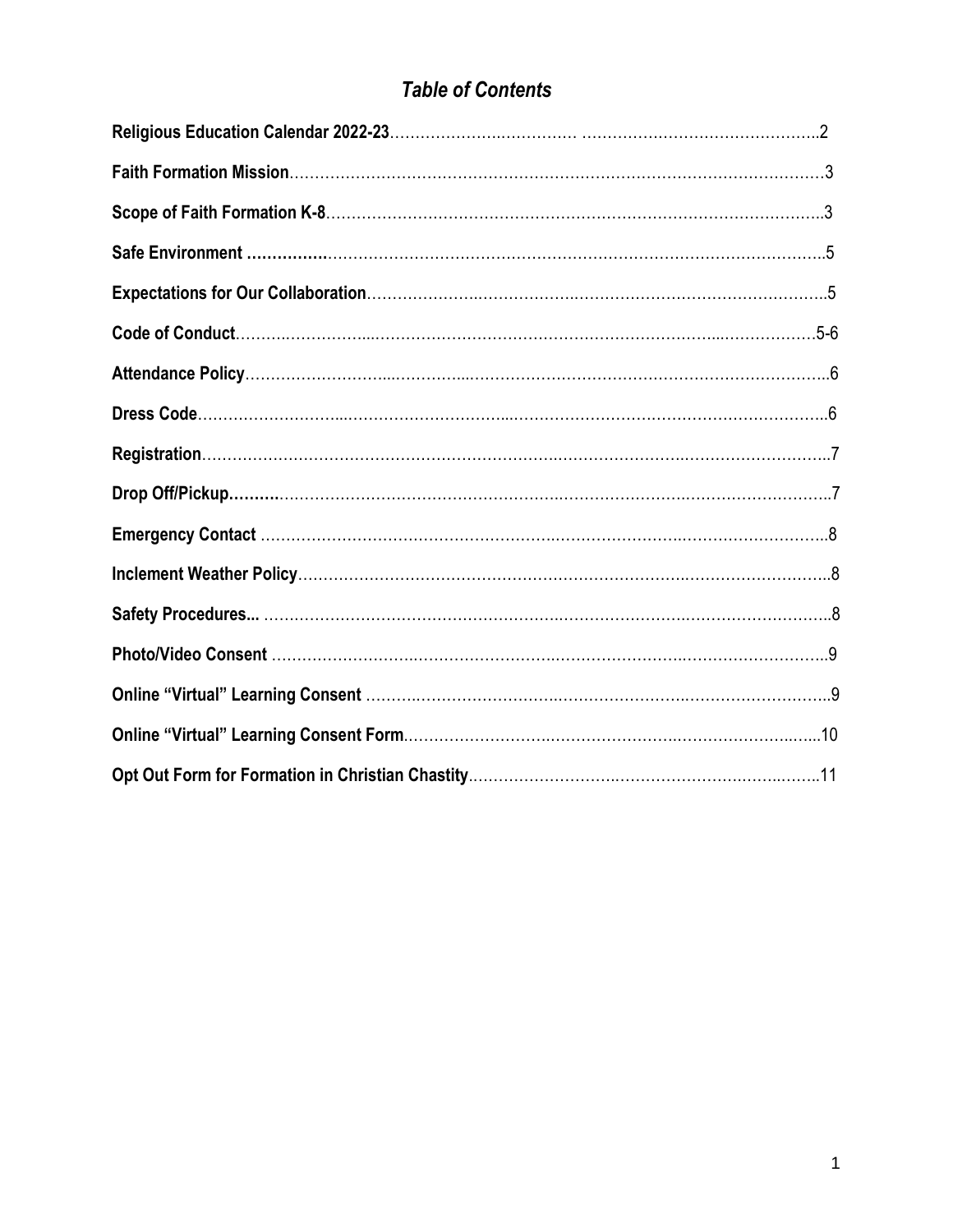## **Blessed Sacrament Church Religious Education**

| Week #                                                                                         | Wednesday<br>7-8:15 PM  | <b>Sunday<br/>10:30-11:45 AM</b> |
|------------------------------------------------------------------------------------------------|-------------------------|----------------------------------|
| 1                                                                                              | September 14- First Day | September 11- First Day          |
| $\overline{2}$<br>SAFE ENV<br>LESSONS:<br>$\frac{1 \text{st}, 5^{\text{th}} - 8 \text{th}}{3}$ | September 21            | September 18                     |
|                                                                                                | September 28            | September 25                     |
| 4                                                                                              | October 5               | October 2                        |
| 5                                                                                              | October 19              | October 16                       |
| 6                                                                                              | October 26              | October 23                       |
| 7                                                                                              | November 2              | October 30                       |
| $\overline{8}$                                                                                 | November 9              | November 6                       |
| $\overline{9}$                                                                                 | November 16             | November 13                      |
| 10                                                                                             | November 30             | November 20                      |
| 11                                                                                             | December 7              | December 4                       |
| 12                                                                                             | December 14             | December 11                      |
| 13                                                                                             | <b>January 4 Return</b> | <b>January 8 Return</b>          |
| 14                                                                                             | January 11              | January 22                       |
| 15                                                                                             | January 18              | January 29                       |
| 16                                                                                             | January 25              | February 5                       |
| 17                                                                                             | February 1              | February 12                      |
| $\overline{18}$                                                                                | February 8              | February 26                      |
| 19                                                                                             | February 15             | March <sub>5</sub>               |
| 20                                                                                             | March 1                 | March 12                         |
| $\overline{21}$                                                                                | March 8                 | March 19                         |
| $\overline{22}$                                                                                | March 15                | March 26                         |
| 23                                                                                             | March 22                | <b>April 16 Return</b>           |
| 24                                                                                             | <b>April 27 Return</b>  | April 23                         |
| 25                                                                                             | May 4                   | <b>April 30 FINAL CLASS</b>      |

#### **Calendar 2022-2023**

**Confirmation Retreat:** Sat., Oct. 8, 1-8 PM

**Confirmation Rehearsal** Sun., Oct. 16, 6:30 PM/ **Confirmation Liturgy** Thurs., Oct. 20, 7:00 PM

- **First Reconciliation** Saturday, February 4, 9-11 AM
- **First Communion Rehearsal** Sat., April 22, 9-11 AM/ **First Communion** Masses April 29 & May 6, 10 AM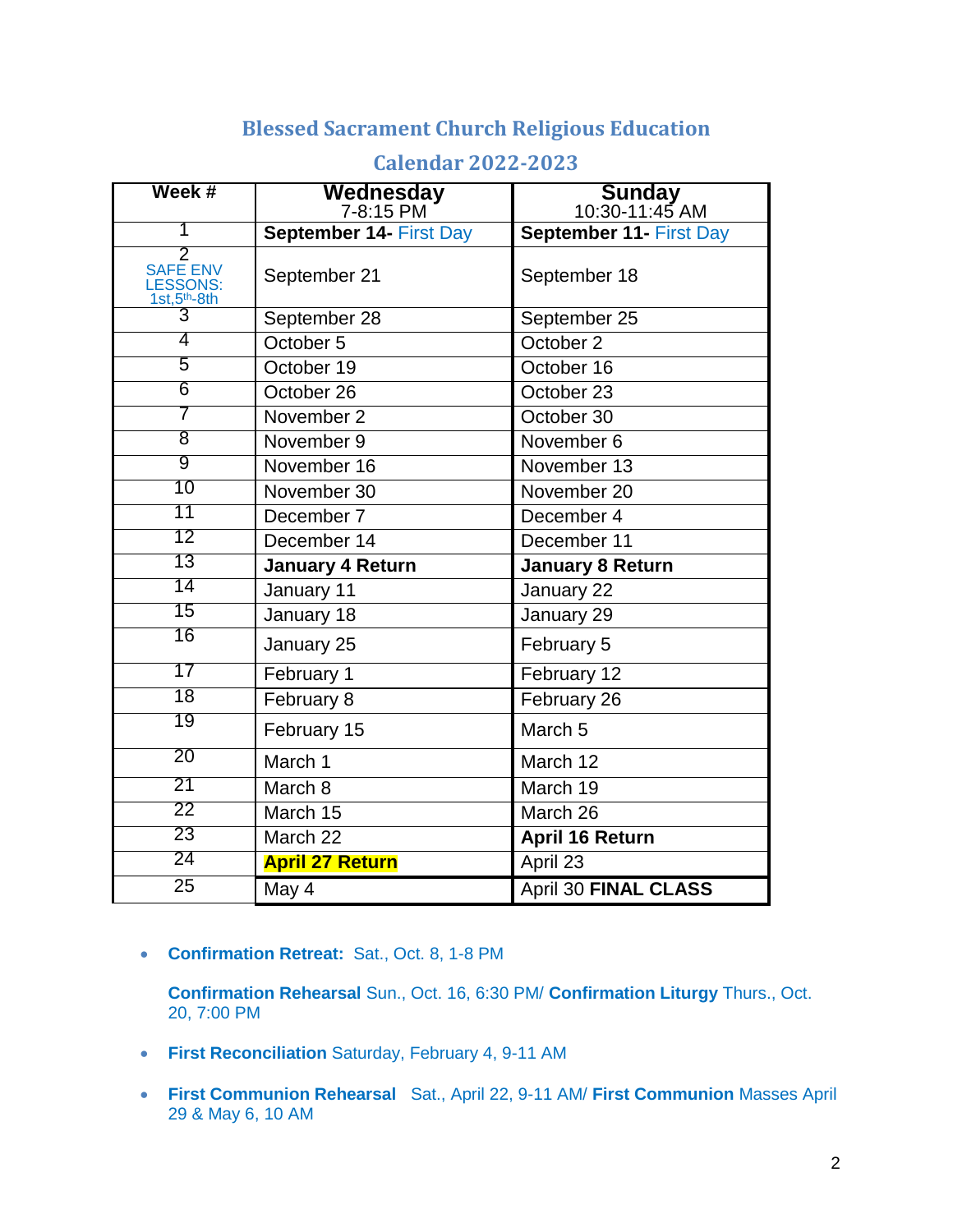## **Faith Formation Mission**

**"[T]he definitive aim of catechesis is to put people...in communion, in intimacy, with Jesus Christ..." – Catechesis Tradendae, John Paul II, ¶ 5**

We thank you for entrusting us with forming your child in our Faith. We recognize that as parents, you are your child's primary teacher of Faith, and we are honored to collaborate with you in putting your child in communion with Christ.

Be assured that our program is faithful to Christ's teaching, relying upon the Sacred Scripture and Sacred Tradition, and guided by the teaching authority of the Catholic Church (the Magisterium). We ensure that the Faith is delivered without error, in its entirety and unity. Our catechesis is Christocentric, Theocentric, content-based, integrative, age-appropriate and community-oriented as it informs the Catholic identity of our diverse students. Furthermore, our program fosters an appropriate faithful environment which cultivates a personal relationship with God, through diverse methodologies, teaching aides, and curriculum materials.

## *Scope of Faith Formation K-8*

#### **Adapted with permission from Spirit of Truth Series summaries**

**Kindergarten: The Blessed Trinity & Holy Family** Introduction to the loving goodness of the Blessed Trinity, Holy Family, & Saints. Additionally, why virtue is good and sin is bad, and how to speak to God in prayer.

#### **Grade One: God is Love**

Students develop an awareness of God as our Father in Heaven, who created them in His image and likeness, and who loves them unconditionally. Additionally: intro to Mass parts, and reality of sin in connection with the Sacrament of Confession. Continued emphasis on prayer.

#### **Grade Two: Our Life in Jesus**

Students focus on how much children are loved by Jesus Christ, and how His death and Resurrection has opened the way to Heaven.

Additionally: parts of the Mass, lives and lessons of the saints, more ways to pray, special focus on the Sacraments of Confession and Eucharist.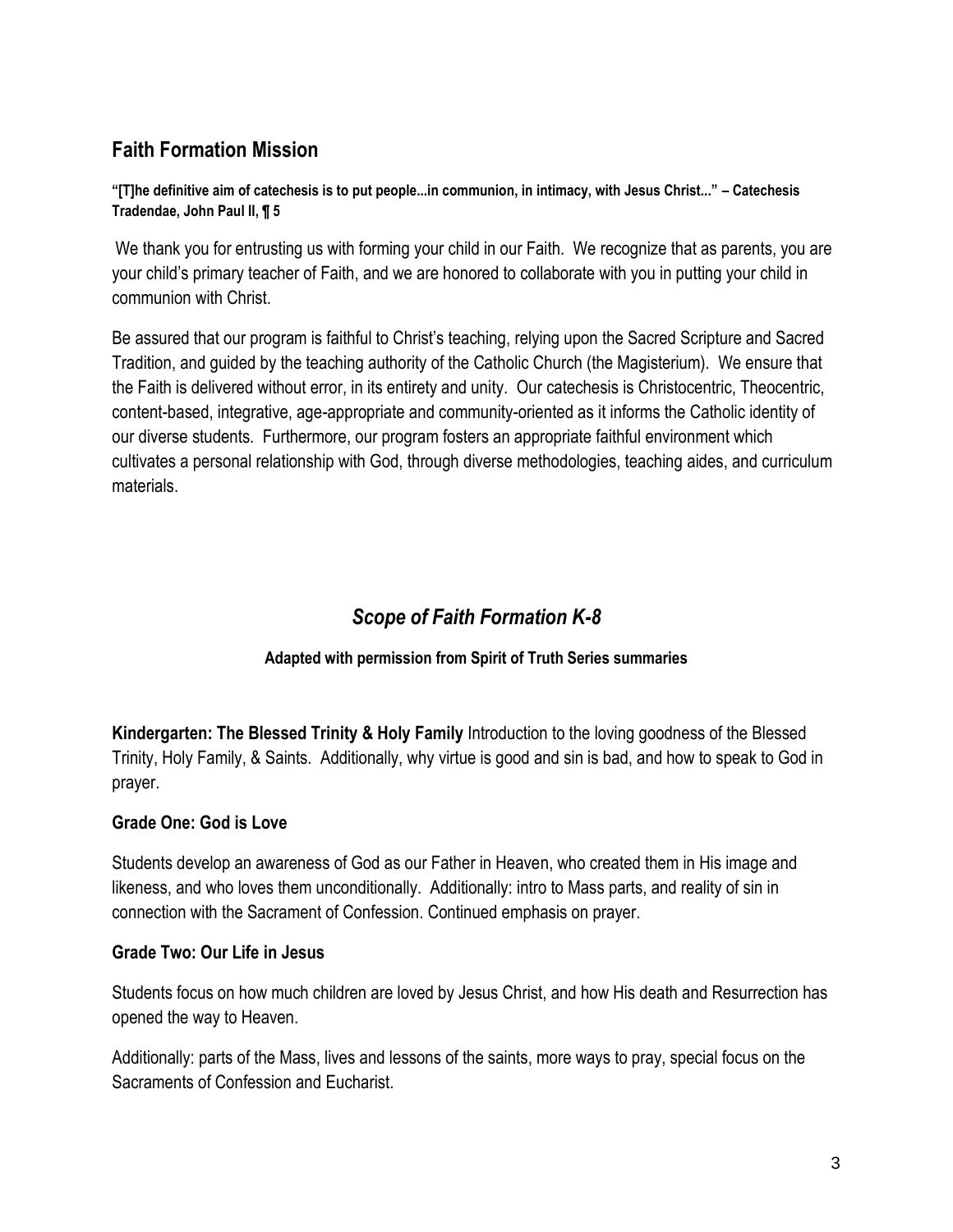#### **Grade Three: Kingdom of God & The Church**

Students learn about the Catholic Church, the Holy Spirit and how He guides Her, and how Jesus continues His mission through Her.

Review of the Trinity and all seven Sacraments, prayer and living as children of God, Jesus' Parables of the Kingdom, and Mary as the Mother of the Church.

#### **Grade Four: Jesus Teaches Us How to Live**

God's plan to save his people from sin (Salvation History), how we participate in that plan, and the many ways God helps us in our pilgrimage on earth to Heaven through His word, His law, and his Church.

#### **Grade Five: The Sacraments**

This year provides an in-depth exploration of God's grace in the Sacraments, with a focus on what a Sacrament is and why Jesus instituted them.

#### **Grade Six: Sacred Scripture**

Students spend this year immersed in God's Word in the Sacred Scriptures, and explore how the Bible communicates God's plan of salvation to us.

#### **Grade Seven: Living as a Disciple of Christ**

This year includes four units in which middle school students explore the topics of: (a) Jesus and the Gospel message: unifying themes in Scripture and an in-depth examination of the four Gospels; (b) personal growth: the origin, dignity, and destiny of the human person; (c) each of the Seven Sacraments; (d) prayer: its elements, qualities, and challenges, ways of praying, and Mary and the saints as models of prayer. Confirmation prep is begun in this year.

#### **Grade Eight: The Communion of the Faithful**

This year includes five units for middle school students to build on their understanding of: (a) personal growth: our vocation to love and our responsibilities to God and each other; (b) morality: conscience formation through prayer and God's gift of an objective moral standard; (c) the Citizen and Government: the natural rights of all persons and the purpose of government; (d) God's Plan for Marriage and the Family: our identity as male and female, purposes and abuses of sexuality, and resisting temptation to avoid sin and grow in virtue. Youth are confirmed in fall of the eighth grade year.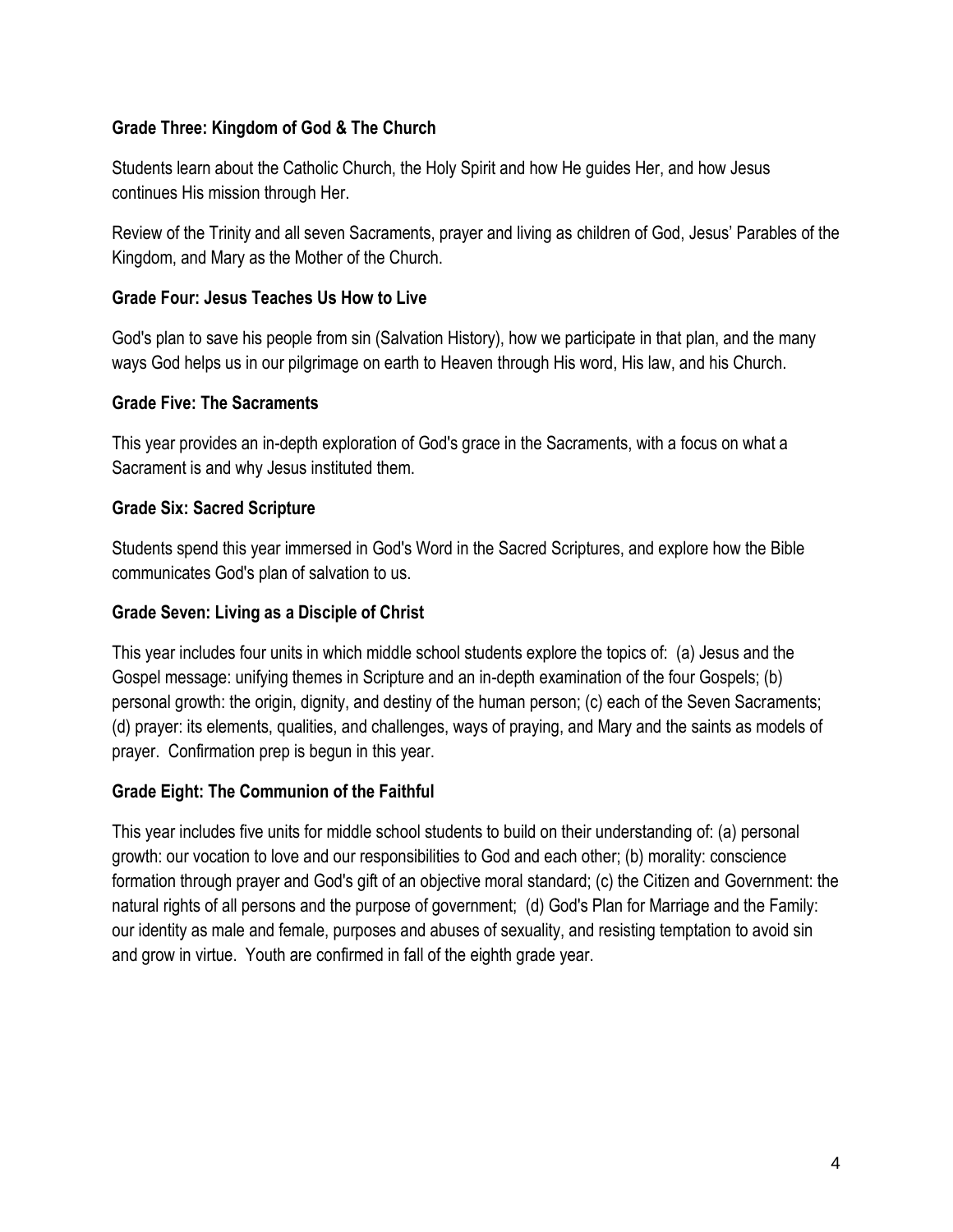## **Safe Environment**

All program employees, staff, and volunteers who have direct contact with children are subject to a background check and the completion of a VIRTUS seminar.

As part of its policy, the diocesan Office for the Protection of Children & Youth mandates certain lessons regarding safe environment be conducted each year in grades 1, 5, 6, 7, 8. These lessons are conducted in fall of the program year. Prior to the lessons' being taught, parents for those grades are notified and provided an Opt-Out form if they do not wish their children to participate in the lessons. The Opt-Out form is also included at the end of this handbook.

## **Expectations for Our Collaboration**

#### *Parish Staff--*

- Ensure that volunteer catechists and staff are recruited & trained to create a Christian environment for conducting faith formation
- Ensure that background checks in compliance with diocesan policy for child safety are conducted
- Manage medical, behavioral, or other problems as they arise

#### *Parents--*

- Ensure the child's excellent attendance, either in person or online
- Communicate special needs or circumstances to the DRE and/or catechist
- Are encouraged to serve a vital part of the child's faith formation
- Lead a sacramental life by attending Mass or if not possible, by attending Mass virtually

*Faith Formation does not replace the need for the Sacraments--in fact, it is intended to form your child for his/her fullest participation in them. Your child is still expected to attend Mass; it is a grave responsibility for all Catholics who have received first Communion to attend Mass on Sundays and Holy Days of Obligation.* 

#### *Students--*

Are entitled to receive catechetical instruction which adheres to authentic Catholic teaching.

It is expected that students will abide by the **Code of Conduct**:

- Demonstrate good attendance
- enter ready and eager to learn.
- Show respect to all adults and other students.
- Use only appropriate language at all times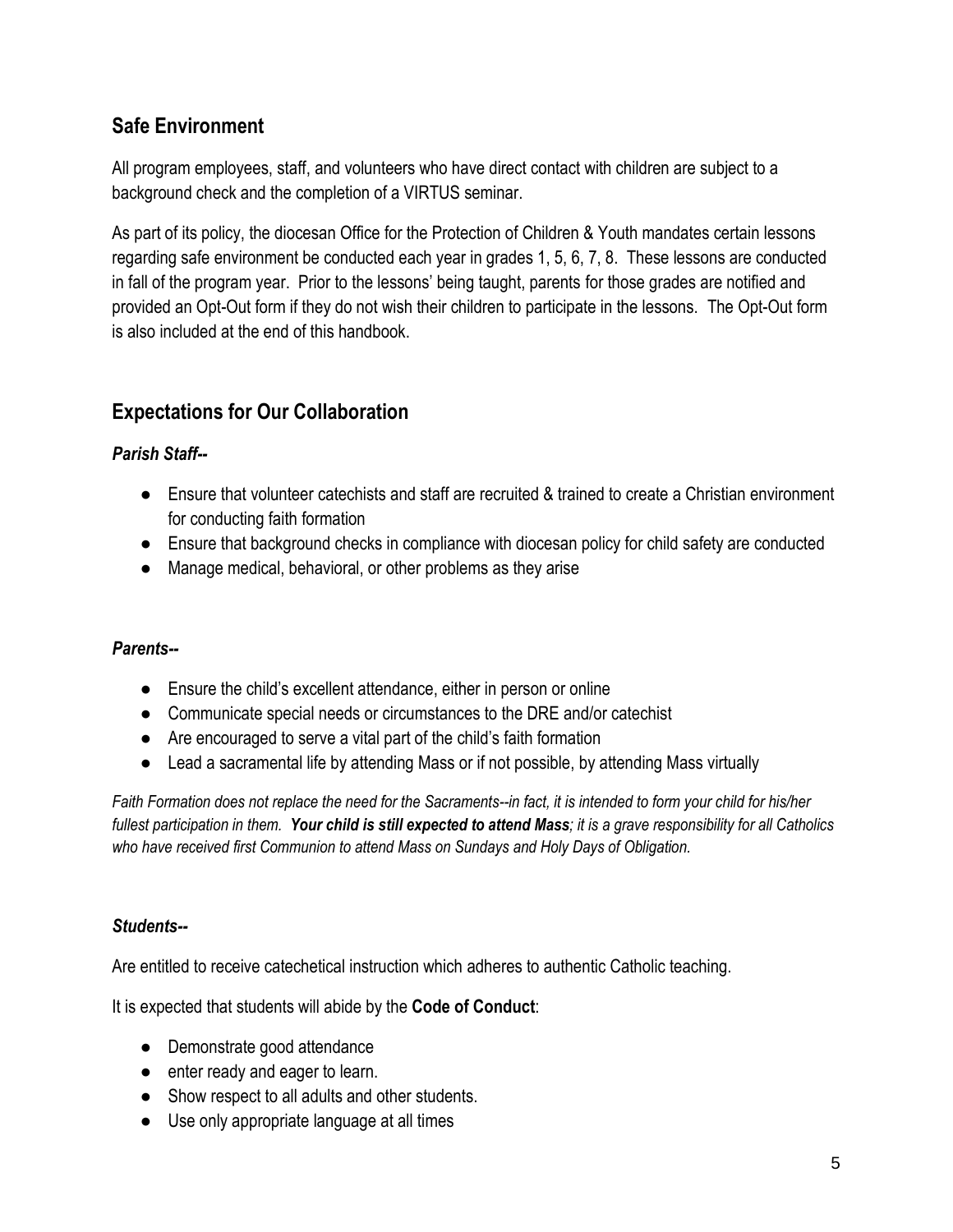- Respect the property of others
- Participate in class, whether online or in person
- If a student's conduct repeatedly presents concerns which are not improved by simple reminders, the parent will be contacted for assistance. If the conduct in question persists, a conference including the DRE, parents, and (if age-appropriate), the student will be held to determine the path forward. "Expectations for Our Collaboration: Students" lists specific expectations.
- It is assumed that, by consenting to the conduct policy on the registration form, the parent will cooperate with parish staff and volunteers regarding standards of behavior.

#### *Catechists--*

- Create a faith-filled, faithful environment for learning
- Will be prepared to catechize the curriculum for the given level, and teach it
- Will be a Christian role model
- Communicate with the parent regarding the child's development in faith

## **Attendance**

Four (4) absences are permitted during sacramental prep years (1<sup>st</sup>, 2<sup>nd</sup>, 7<sup>th</sup>, & 8<sup>th</sup> grades).

We respectfully request that good attendance be maintained in *every* year of faith formation. Our catechists are volunteers who plan carefully with the needs of students in mind. Students who regularly miss class tend to have, at best, spotty knowledge of the Faith. Our goal is that they know it well and love it!

## **Dress Code**

Students are invited to dress for comfort. Jeans, sneakers, and sweatpants are fine.

Leggings may be worn if the top is long enough to entirely cover the buttocks.

"Short shorts," low hanging pants, t-shirts with inappropriate language or images, or shirts which are tight or bare the midriff or cleavage are NOT permitted.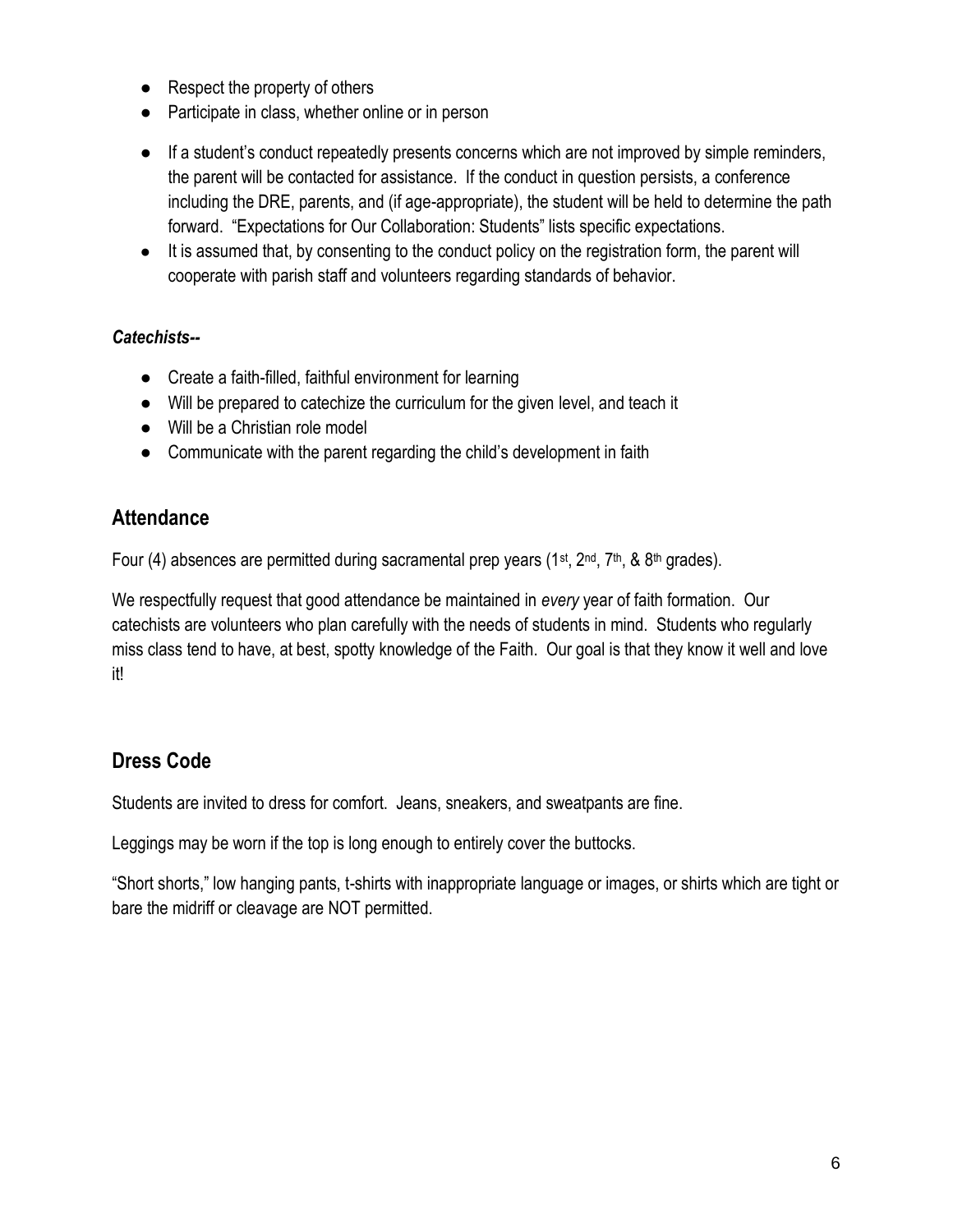## **Registration**

In order to attend the faith formation classes, the family must be registered in this Parish. Please contact the parish office for assistance if you have any questions regarding parish registration.

Registration for faith formation classes is available via the Google Form, available on the parish website. Hard copies are available upon request. Class registration is on a first-come-first-served basis. All paperwork (proof of Sacraments, registration forms) and registration fees must be submitted for the student to be officially admitted to the program. Scholarships are available.

#### Classes Age 3 – Grade 8

Children will have to be registered with the Religious Education Office (in the Parish Offices). A fee is charged at the time of registration, and scholarships are available. A copy of the child's baptismal certificate and the dates of any other Sacraments that the child has received should be submitted at the time of registration.

#### Catechesis of the Good Shepherd

Catechesis of the Good Shepherd is based on Montessori principles, tapping into the child's natural potential for Faith. Our atrium, Level I, is for ages 3-6. It is only offered on Sundays.

#### 2-year Sacramental Preparation Classes

In order to receive the Sacraments of Penance and Holy Eucharist in Second Grade, the child must have been enrolled in either a Catholic school or FAITH FORMATION program for the First Grade. We conduct a two-year program that begins in the Fall of their First Grade and culminates in the Spring of their Second Grade.

In order to receive the Sacrament of Confirmation in Grade Eight, the student must have been enrolled in Grade Seven the prior year in either a FAITH FORMATION program or a Catholic school.

#### Rite of Christian Initiation for Children "Special Sacraments" Classes

This two-year program is designed for children of catechetical age (7 years or older) who have not yet been baptized and who need to receive the Sacraments of Initiation, or for baptized children in grades 3-8 who have not yet received Confession/Penance and Eucharist. If you are planning on enrolling your children, there will be some necessary paperwork required. Children who have been baptized Catholic and "missed" receiving 1st Confession and 1st Communion should attend these classes.

## **Drop Off/Pick Up Procedures**

Names of adults (other than parents) who have permission to pick up your child(ren) may be added to the registration form.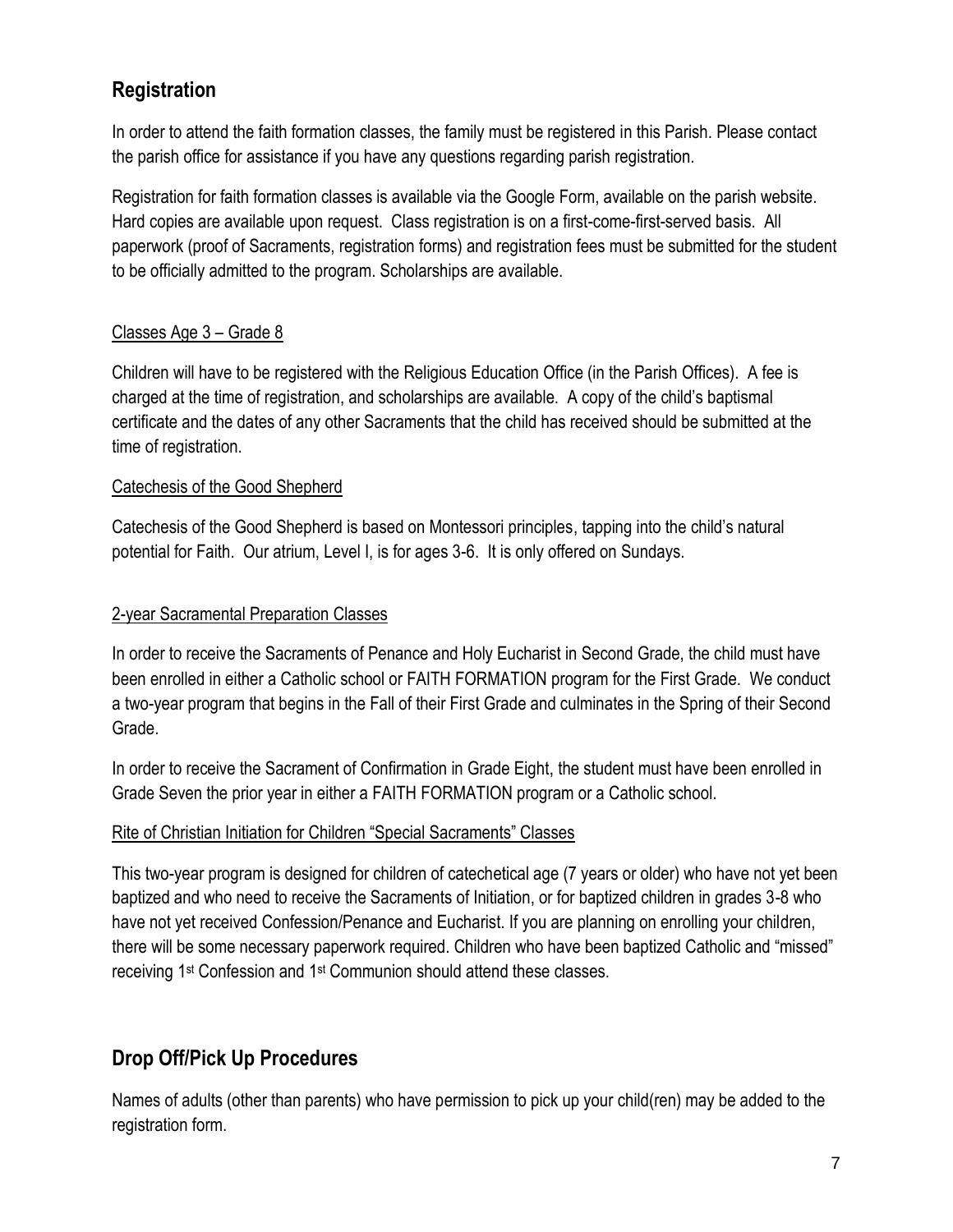#### SUNDAY

Please plan to drop your child off no earlier than 10 minutes before class time.

Entry is at the front door of the school. Dismissal is through the same. Children aged fourth grade and older may be dismissed from the classroom with parent permission only, which may be indicated on the registration form.

#### WEDNESDAY

Please plan to drop your child off no earlier than 10 minutes before class time.

Entry is at the back door of the school, close to the playground. Dismissal is through the same. Children aged fourth grade and older may be dismissed from the classroom with parent permission only, which may be indicated on the registration form.

## **Emergency Contact Information**

Should you have an emergency during a faith formation session and need to contact the Director of Religious Education, please call the parish office at 703.998.6100. The office staff will then contact the DRE.

#### **Inclement Weather Policy**

In the event of inclement weather, Blessed Sacrament follows Alexandria City Public Schools for closures. Once the announcement is made, parish staff emails parents and the website is updated, in that order.

## **Safety Procedures**

The Faith Formation program has established procedures for emergency scenarios. Drills for each scenario are rehearsed once a program year, at a minimum.

Fire: Every room has posted an evacuation route for exiting the building. Volunteer catechists lead the students out according to that route, in silence, and all classes proceed to the soccer field (no classes proceed to parking lots, as indicated on some posted routes).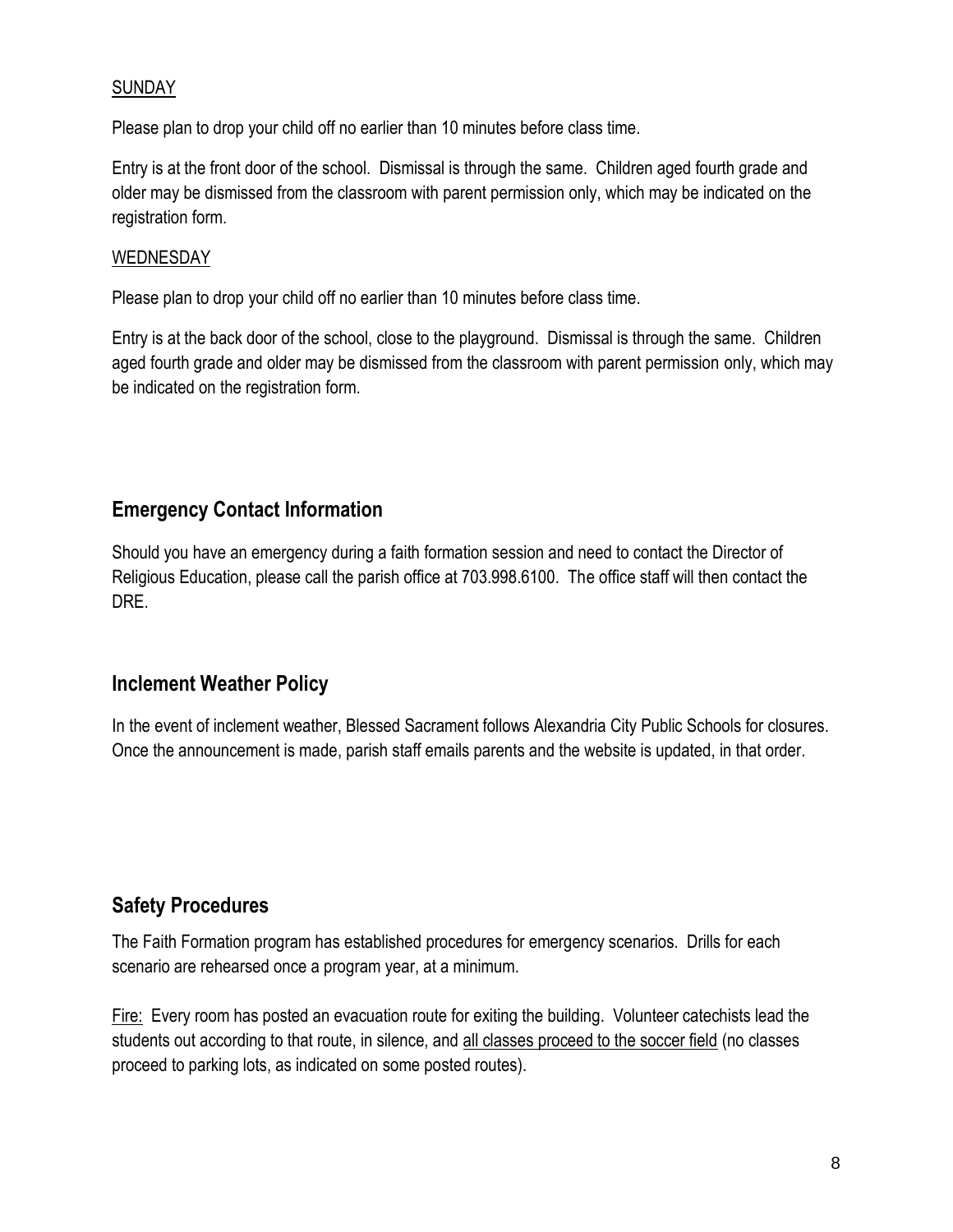Tornado: Every room has posted a designated area to which the adults and students are to proceed in the event of a tornado.

Bomb Threat: Volunteer catechists lead students out of building, following fire drill evacuation route, and proceed across Braddock Rd to the area behind the Scottish Rite Temple.

Lockdown: Volunteer catechists immediately close blinds for any windows, and ensure that students are as far away as possible from windows. Windows on doors are also covered. The door is locked from within the room, and all remain silent until the "all clear."

## **Photo/Video Consent**

Parents are given the opportunity to opt out of their children's being photographed or videographed on the registration form.

## **Online Learning Consent**

It may become necessary for our program to revert to online learning during the year, depending on circumstances related to the pandemic. In that case, we will reach out to ask that you sign the permission on the next page in order to participate in virtual learning. Permission for each child in the family may be indicated on the same form.